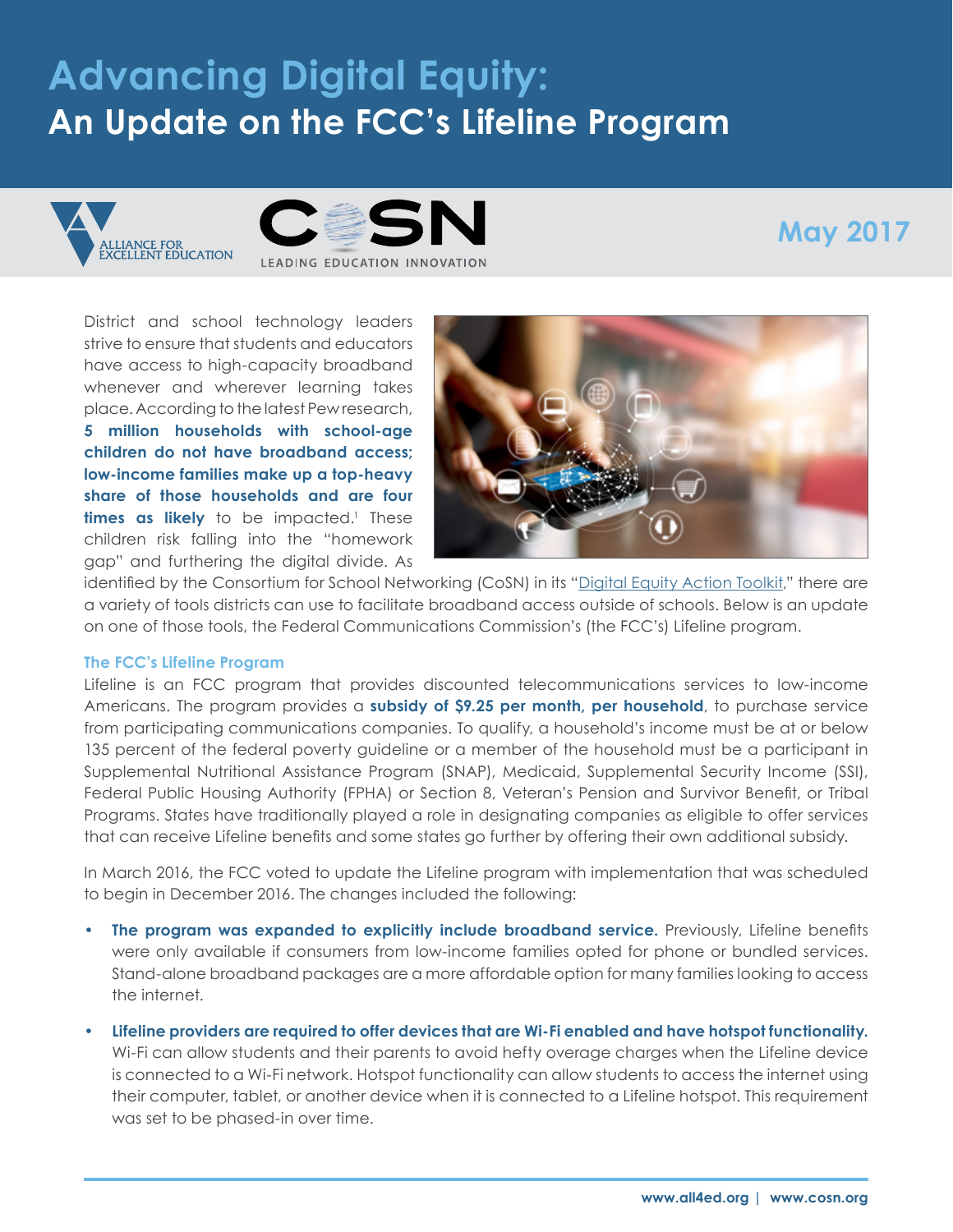**• A new process was created to add broadband providers to the system.** Many phone and cable companies do not offer Lifeline services, so the FCC designed a new process to add companies into the program. The FCC created a **nationwide Lifeline Broadband Provider (LBP) designation**, which is a streamlined system meant to quickly increase competition in the market, thus providing higherquality, lower-cost services to low-income families.

These reforms were intended to streamline the method for broadband providers to effectively and affordably serve low-income families.

### **Modernization in Jeopardy**

We call upon the FCC to implement fully the March 2016 reforms. Two events call into question whether or not companies will be able to enter the Lifeline program through the new LBP designation process:

**1. New leadership at the FCC.** In January 2017, President Trump appointed Ajit Pai to head the FCC. In February 2017, Chairman Pai reversed two of his predecessor's decisions that had granted LBP status on nine companies.2



The effect of this change was to halt those companies from offering subsidized broadband service through Lifeline. In March 2017, Chairman Pai announced that the FCC would not grant any of the applications submitted through the LBP designation process. He also announced that the FCC would soon start a new rulemaking to eliminate the LBP designation process, returning the power to designate Lifeline-eligible companies to the states.

**2. NARUC lawsuit.** The FCC's March 2016 Lifeline modernization order is currently the subject of a court challenge by National Association of Regulatory Utility Commissions (NARUC)—a group comprised of the states' public utility commissions. NARUC argues that the FCC usurps state authority and overreached by cutting the states out of the LBP designation process. In March 2017, Chairman Pai announced that the FCC would not defend its March 2016 order in court.

## **A Time for Action**

At the federal level, advocates should call on the FCC to fully implement the 2016 modernization order and move forward with the LBP designation process. At the state level, district technology leaders should now look to their **state's public utility commissions** and **state legislatures** for action and encourage them to ensure that Lifeline providers are equipped to offer broadband.

Specifically, advocates should recommend the following:

- **•** States should provide a state-level legal framework that includes a "broadband-only" option for providers. Currently, state laws and frameworks only support services tied to voice and text offerings. An updated framework should allow eligible households to also choose a provider that offers standalone broadband.
- **•** If a state offers its own Lifeline subsidy in addition to the \$9.25 subsidy from the federal government, it should reassess if the subsidy amount is enough to cover all the services covered by Lifeline. If it does not offer an additional subsidy, the state should be encouraged to do so.
- **•** Offer certification requirements that are aligned with other states and the FCC to reduce barriers to entry for new entrants to the market and promote competition.